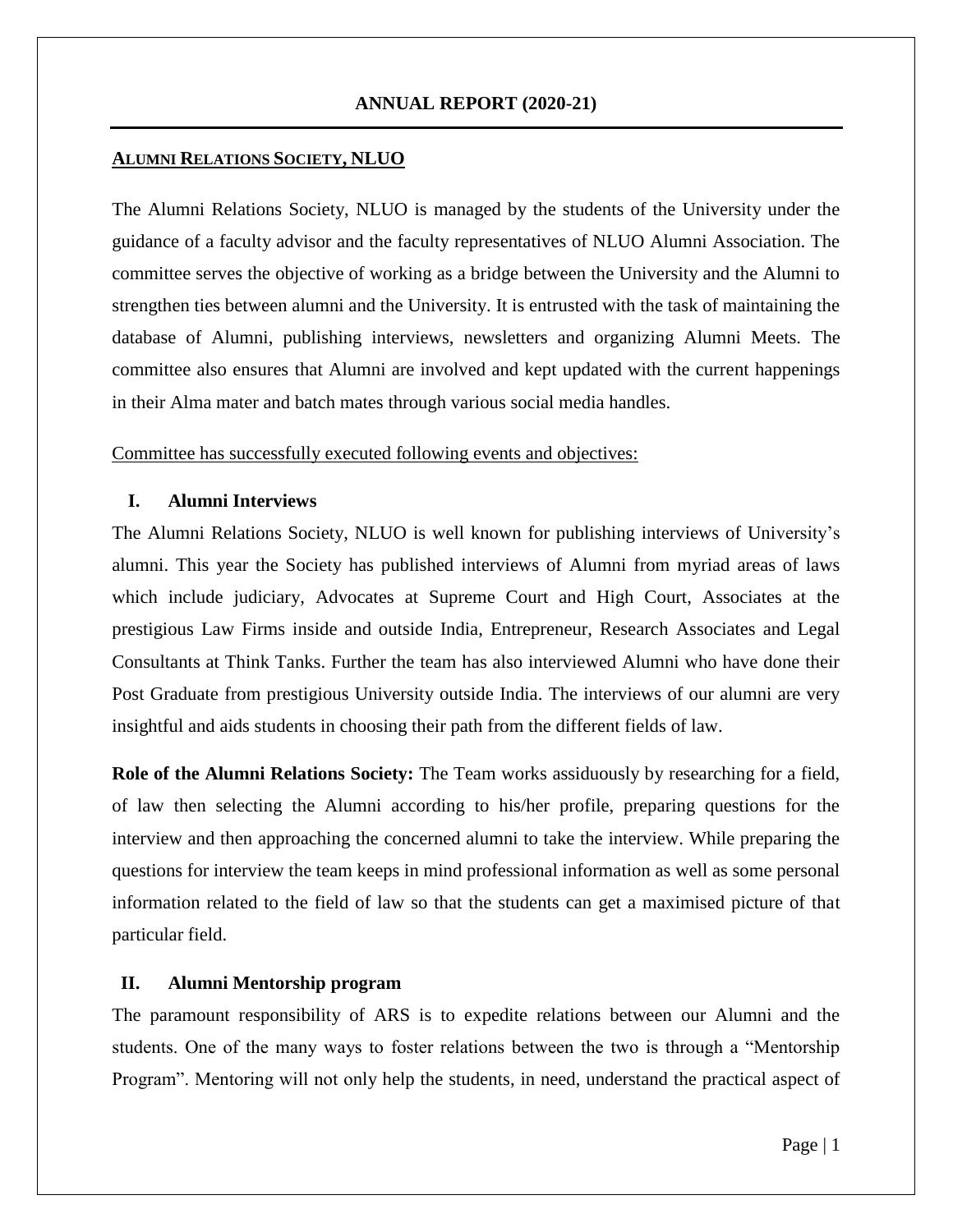their targets and in return, the University wishes to formally recognise the efforts of our Alumni who would be a part of this Mentorship Program. In lieu of the same, we are will be conducting "Alumni Mentorship Program. The "Mentor" (Alumni being a member of the Program) and the "Mentees" (Student under the respective Mentor of the Program) will be having an interactive opening session in the beginning of each Group Program to discuss the action plan clarifying required details like the expected frequency and duration of each session, pre-work required if any, and other details as required.

Our faculty advisors have duly agreed and with our proposal, we shall move ahead with the next plan of action once the Vice Chancellor gives her formal consent.

**Role of the Alumni Relations Society:** ARS will just act as a bridge in order to complete the initial grouping process in accordance with the directions of the individual Mentor. Subsequent groups shall also be formed by the ARS as and when required. ARS will be supervising all the groups in a manner as decided subsequently. ARS shall maintain regular check-ins to help keep the relationship on track and to give the mentor and mentee the space to express their concerns and be heard at times of requirement. Since ARS is proposing to conduct an absolute self-reliant mentorship program between the two hence the ARS shall try not to participate in any session. Faculty Advisors of ARS shall have the exclusive power to remove/ ban any mentee from the program as and when requested/ intimated by the respective Mentor. A complain redressal forum will be formed and managed by the ARS, the constitution of which shall be duly notified. With prior consultation of the faculty advisors, the ARS will have the power to make new rules or amend/ remove any existing rule as and when required depending on the situation that arises by following a fair and just mechanism subjected to the voting mechanism decided before the initiation of the Program.

#### **III. Alumni Registrations**

This year, the Alumni Relations Society added a large number of alumni to its database, the registrations have also been added to the [alumniassociation@nluo.ac.in](mailto:alumniassociation@nluo.ac.in) mailing list, which was created this year.